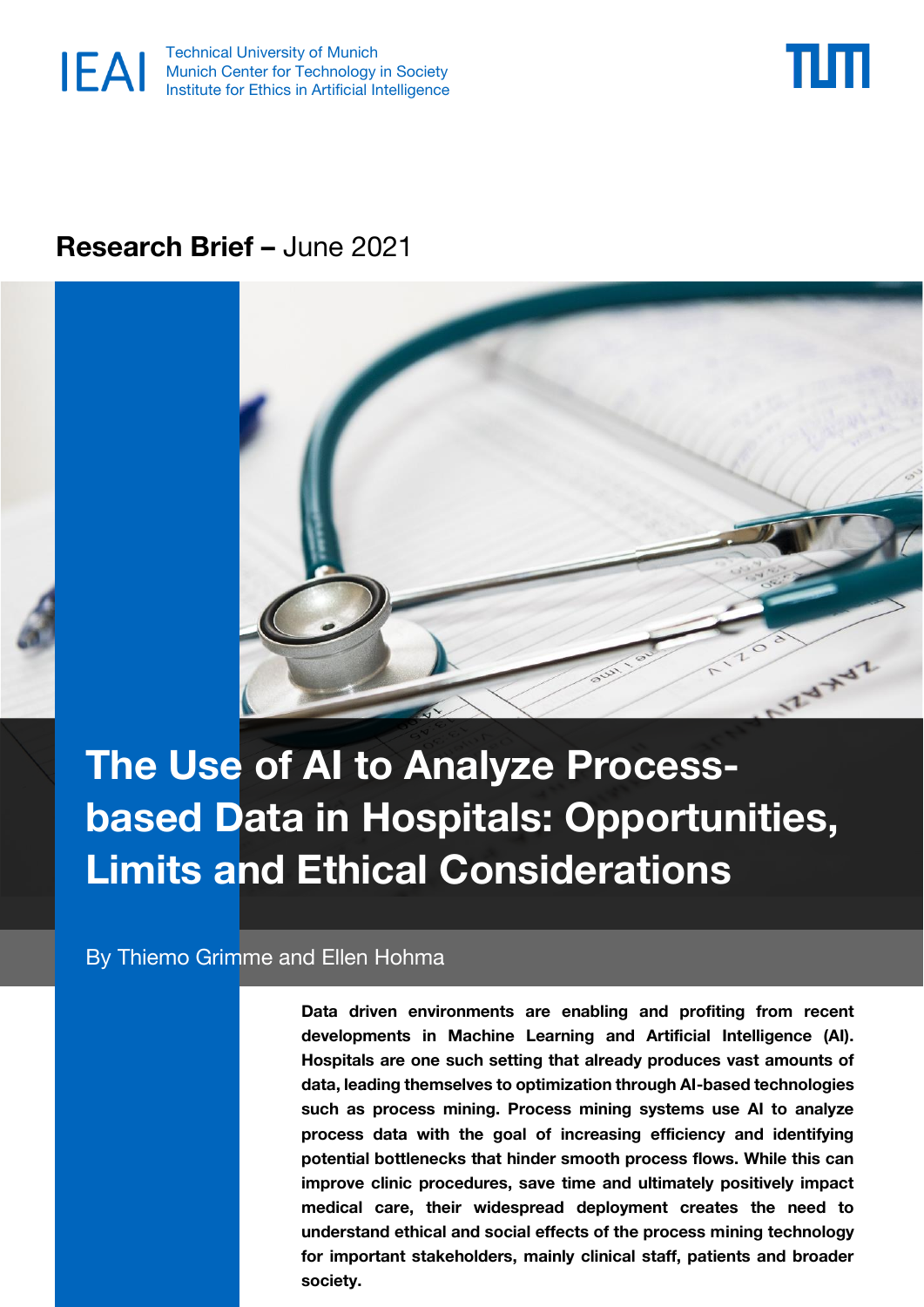**A hospital's primary concern is the health of its patients, with the goal of providing the best medical treatment possible. However, just like companies in any other industry, hospitals experience cost pressure and the need to be profitable, often operating with profit margins just around 5% (Asklepios, 2020). Consequently, there is a high need for efficient processes and the optimal use of resources. In 2019, 67% of doctors in Germany claimed that they had to postpone a treatment for cost-related reasons, an increase of 8% compared to 2016 (MLP, 2019). Moreover, 58% of the doctors named high cost pressure as one of the main issues in their clinic (MLP, 2019). In Germany, 84-92% of a hospital's annual revenue is spent on human resource and material costs (PWC, 2020). Subsequently, the remaining small revenue margins of 8-16% need to be sufficient to cover all additional costs, including investments in future technologies. These numbers highlight the importance for hospitals to improve their process efficiency in every way possible.** 

One major potential lies in the improved usage of data to understand mechanisms and measures that can accelerate and optimize hospital processes. In particular, the use of Artificial Intelligence enabled process mining for clinical use cases can effectively and continuously secure ways of processing data, contributing to the overall aim of enhanced efficiency. This brief outlines main opportunities of process mining in German hospitals. We provide relevant use case scenarios, as well as discuss potential ethical and social concerns that may arise with the implementation of AI-enabled process mining systems in medical facilities. The brief is part of a larger collaborative study by Celonis<sup>1</sup> and TUM IEAI, investigating the potential and impact of process mining for hospitals.

# **A needed transformation in hospital processes**

Hospitals are increasingly embracing digitization in daily tasks. However, there are differences in terms of hospital use of digitization based on geography. In Germany, for instance, the adoption to digital solutions in hospitals is slower compared to most of its European neighbors. Germany ranks in the lower midfield, far behind countries like Denmark or the Netherlands in the use of digital data storage or processing and scores especially low in use of information logistics (Meister et al., 2020). This slow adoption can be linked to the traditionally highly authoritative and fragmented systems in German hospitals, leading to an organizational structure that is dominated by bureaucratic and administrative tasks (Siess, 1999). Thus, a dramatic change is needed in hospitals' digital infrastructure, particularly in Germany, to enable benefits from digitization and support the fundamental goal of efficient and effective patient care (Meister et al., 2020).

 $\overline{a}$ 



Figure 1: Postponement of patient treatments due to cost issues. Source: Own representation based on MLP (2019).

The need for change was recognized by the German government in 2020 with the "Krankenhauszukunftsgesetz" (KHZG). The KHZG aims to increase the ability to innovate through the supply of investment capital (Meister et al., 2020). Hospitals can request funding for their digital projects through the KHZG, helping them to achieve a higher digital maturity<sup>2</sup>. The KHZG can be seen as important first step, especially signaling the government's awareness of challenges tied to a digitalization of the healthcare system, even if

<sup>1</sup> https://www.celonis.com/

<sup>2</sup> Project topics can include information technology (IT) in the emergency department, digital discharge management, Electronic Patient Record (EPR), implementation of automated decision assisting systems, digital medication

management, digital processes to request services, secure IT-Infrastructure, online proof of care, implementation of network infrastructure needed for telematic medicine, technical systems needed to ensure data protection and changes to patient rooms regarding special requirements in the case of an epidemic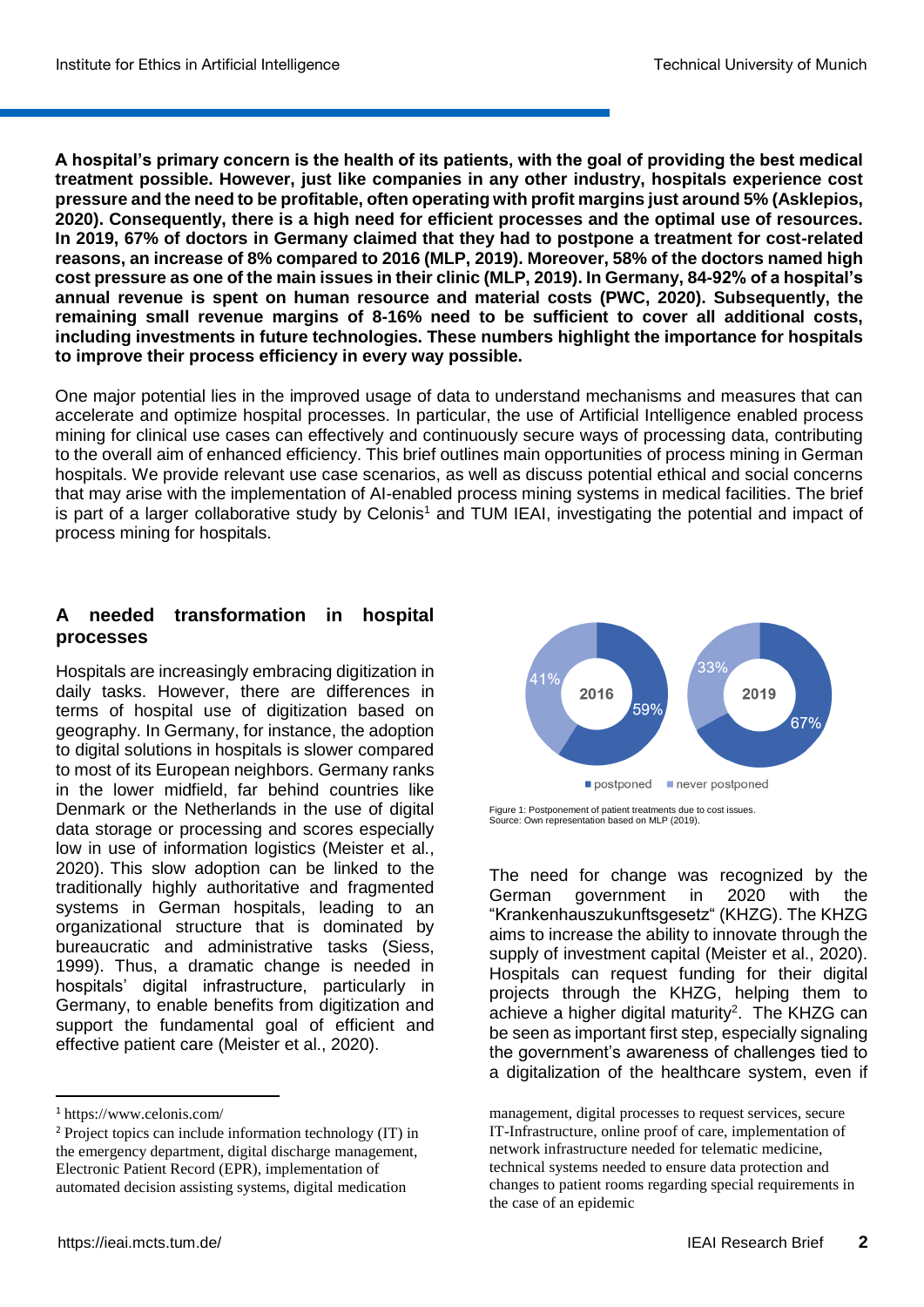offered funding is limited. However, while the KHZG targets problems present today, it lacks a long-term strategy for shaping the future of hospitals which is needed for Germany to catch up with its European neighbors.

# **Rise of AI and process mining in hospitals**

AI-enabled tools are fast-growing technologies and their potential in medical settings has already been acknowledged. According to the industry report "Sizing the Price" by PwC, AI based technology solutions are expected to increase the global GDP up to 14% by 2030. Specifically in hospitals, major cost savings are expected to be realized through AI (PWC, 2017). Not limiting impacts to monetary improvements, patient benefits are predicted from increased accessibility to information about care processes. It is shown in the TUM IEAI Research Brief discussing the issue of Ethical Implications of the Use of AI to Manage the COVID-19 Outbreak, that not only many AI-based tools are already in use, but that the interest in the use of AI-enabled technology has further been bolstered by the Covid-19 pandemic (TUM IEAI, 2020). This has increased public awareness, as well as academic and political discussion around the topic (PWC, 2017).

*While clinicians can advance understanding of diseases, efficiency of diagnostics and treatment methods, AI has further potentials to decrease a hospital's administrative work*

Besides potential benefits of AI for hospitals, challenges have to be taken into consideration. New risks related to impact, trustworthiness and ethical compliance present new regulatory questions that are often insufficiently investigated or in need of new or updated legal frameworks. This is complicated by the fact that "users" of AI in healthcare, specifically, are twofold: clinicians using the technology and patients experiencing the consequences of AI-based decisions. These potential risks still need further examination in order to mitigate them.

While clinicians can advance understanding of diseases, efficiency of diagnostics and treatment methods, AI has further potentials to decrease a hospital's administrative work. Striving for enhanced quality and profitability in each hospital, governments hope to create a more efficient healthcare system as a whole using AI (Katzenmeier, 2019).

The technology of process mining has the potential to help saving administrative costs and reduce time burdens in hospital settings. It is a relatively young technology that emerged with the progressing mega trend of digitalization. The technology allows processes to be digitally reconstructed and analyzed on the basis of event log data from IT systems. Process mining aims to improve process flows by reducing unwanted deviations from desired process models and identifying bottlenecks. In most industries, process mining is primarily used to make process flows more efficient, faster and more cost-effective (van der Aalst, 2011). Moreover, the extraction and analysis of existing event logs, storing information and meta-data on observed processes, enables detailed mechanism insights and transparent overviews, resulting in more informed decisions and process improvement for the organization using such a system (van der Aalst, 2012).

While, in general, AI systems can take a variety of forms, Jarrahi (2018) categorizes them along four superordinate categories: (1) generic analytical algorithms, (2) neural networks, (3) pattern recognition software and (4) deep learning. Embedding process mining in this classification, two predominant features are decisive. Process mining combines data analytics with pattern recognition capabilities, creating a machine learning algorithm that automatically extracts data out of the enterprise's (event log) system and conducts algorithmic investigation and process optimization. Moving beyond traditional data mining, AI is used in process mining to continuously analyze, enhance and monitor investigated processes (van der Aalst, 2012). Thus, we use the term process mining throughout the brief with the understanding that this is an AIenabled tool (van der Aalst, 2012).

The data needed for process mining are compiled in so-called event logs. Every event log consists of chronologically listed events. Each event must consist of three different data logs. First the case ID, e.g. the identification number of a patient in the hospital, which allows its tracking. Second, the associated activity is described, e.g. administrative admission in the hospital, and third the timestamp of the activity. Additionally, information may be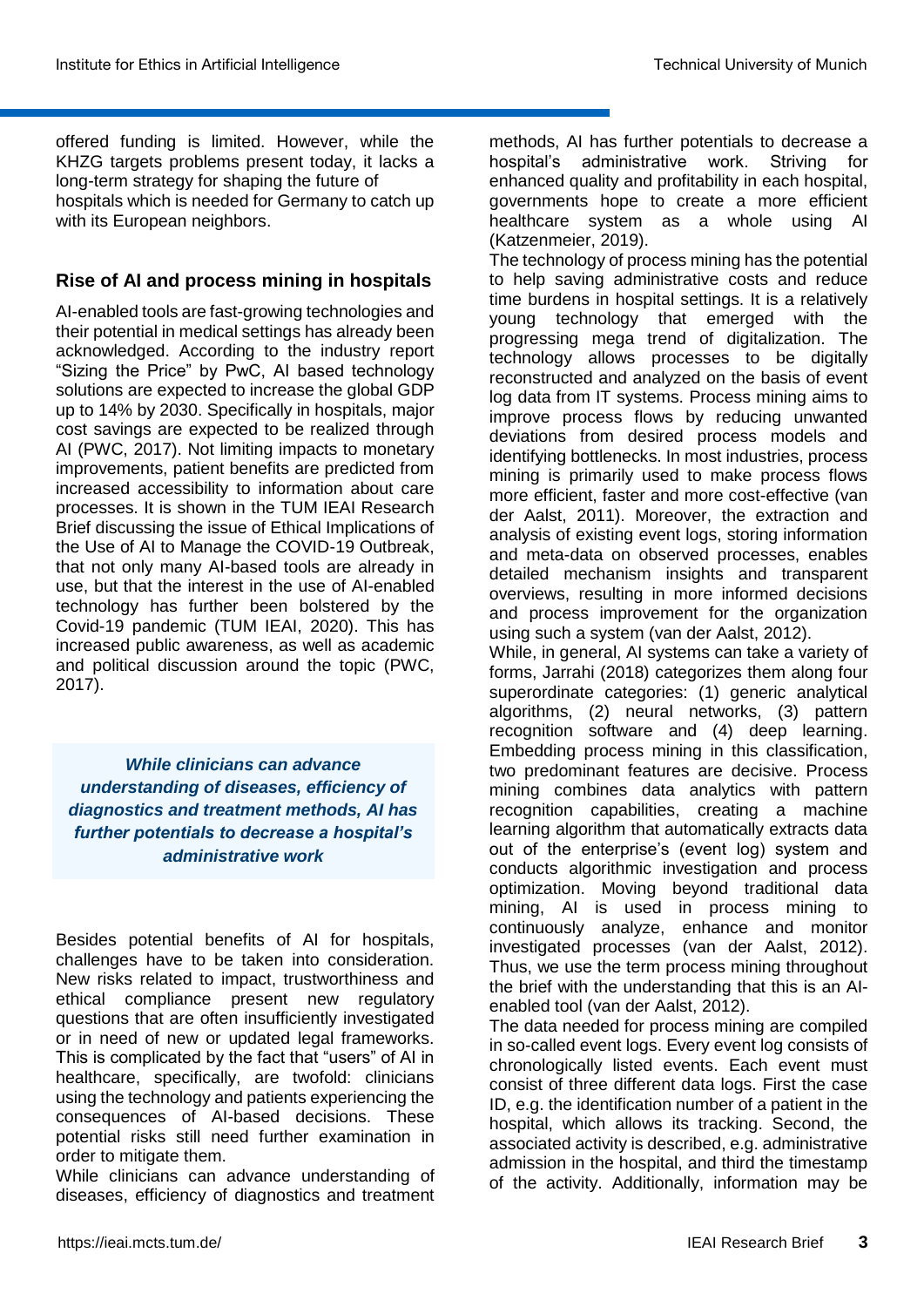stored in optional columns of the event log, for instance the age of patients, responsible physicians, cost of treatment etc. (van der Aalst, 2011). Based on the event logs, a digital twin $3$ , representing the hospital's actions, is generated constantly monitored and analyzed in real-time by the AI. This enables AI-powered process mining solutions, like the Celonis Execution Management System (EMS)<sup>4</sup>, to autonomously detect and evaluate data patterns (Russell & Norvig, 1995). Comparing these real-life processes to their digital counterpart allows the technology to provide decision-making guidance and detect hidden value by visualizing bottlenecks and discrepancies in practices in order to increase optimization (Rovani et al., 2015). Therefore, a major benefit of process mining compared to traditional data mining techniques is its power to establish a big picture and unveil inherent structures that consider the data's evolution and context. While data mining rather focuses on data available at the time of analysis, process mining includes past information to depict process development, empowering process mining to derive advanced predictions.

The capability to analyze large sets of event data and visualize them in a user-friendly way is especially beneficial as we experience a rapid growth in production, collection and storage of data across all industries (van der Aalst, 2012). Analyzing process data can contribute valuable insights for an organization's structure and actions, opening room for informed process decisions and improvement. Feasibility in this context of big data is enhanced because event logs can be retrieved from a variety of IT systems. This is particularly implementable in the healthcare context, as most event logs in hospitals are available, but stored in several, rarely linked source systems, like the Hospital Information Systems (HIS) or the Patient Data Management System (PDMS) (Rovani et al., 2015). With the ongoing (even if slow) trend of digitization in hospital environments, process mining could enable hospitals to overcome profit pressure and contribute to mitigating the high dependency on cost efficacy (van der Aalst, 2012). AI-based process mining systems and their power to investigate process data can be useful throughout many applications in a hospital. To

**.** 

depict the impact of process mining in hospitals, and its limits, it is useful to classify healthcare processes in two categories. (1) Primary processes, including all kinds of medical treatment like diagnostic and therapeutic activities, refer to the actual medical tasks and duties of a hospital. (2) Secondary processes cover organizational and administrative tasks required for an efficiently managed clinic (Rovani et al., 2015). As of now, process mining is strictly limited to secondary processes and every impact or direct effect on primary processes is avoided. Process mining is not being used to change medical treatment methods or interfere with any patient-doctor relationship, rather an optimization of the environment in which primary process take place is targeted to strengthen and advance medical care. Secondary processes are often not visible to the patient. They, however, ensure smooth process flows and increase the effectiveness and efficiency of a hospital.



Figure 2: Simplified example process flow for hospital billing. Source: Celonis (2020).

Conformance checking functionality can be used to verify that processes conform to the process model. The Action Engine enables processes to be controlled in real time and inefficiencies to be counteracted. Lastly, the event data and models can be used in the EMS to make predictions about the process flow

<sup>&</sup>lt;sup>3</sup> Digital twins mirror physical objects or processes, their characteristics and functions to create a virtual representation or counterpart.

<sup>&</sup>lt;sup>4</sup> The Celonis EMS is the market leading process mining solution, capable of providing a comprehensive real-time picture of the analyzed processes with full transparency.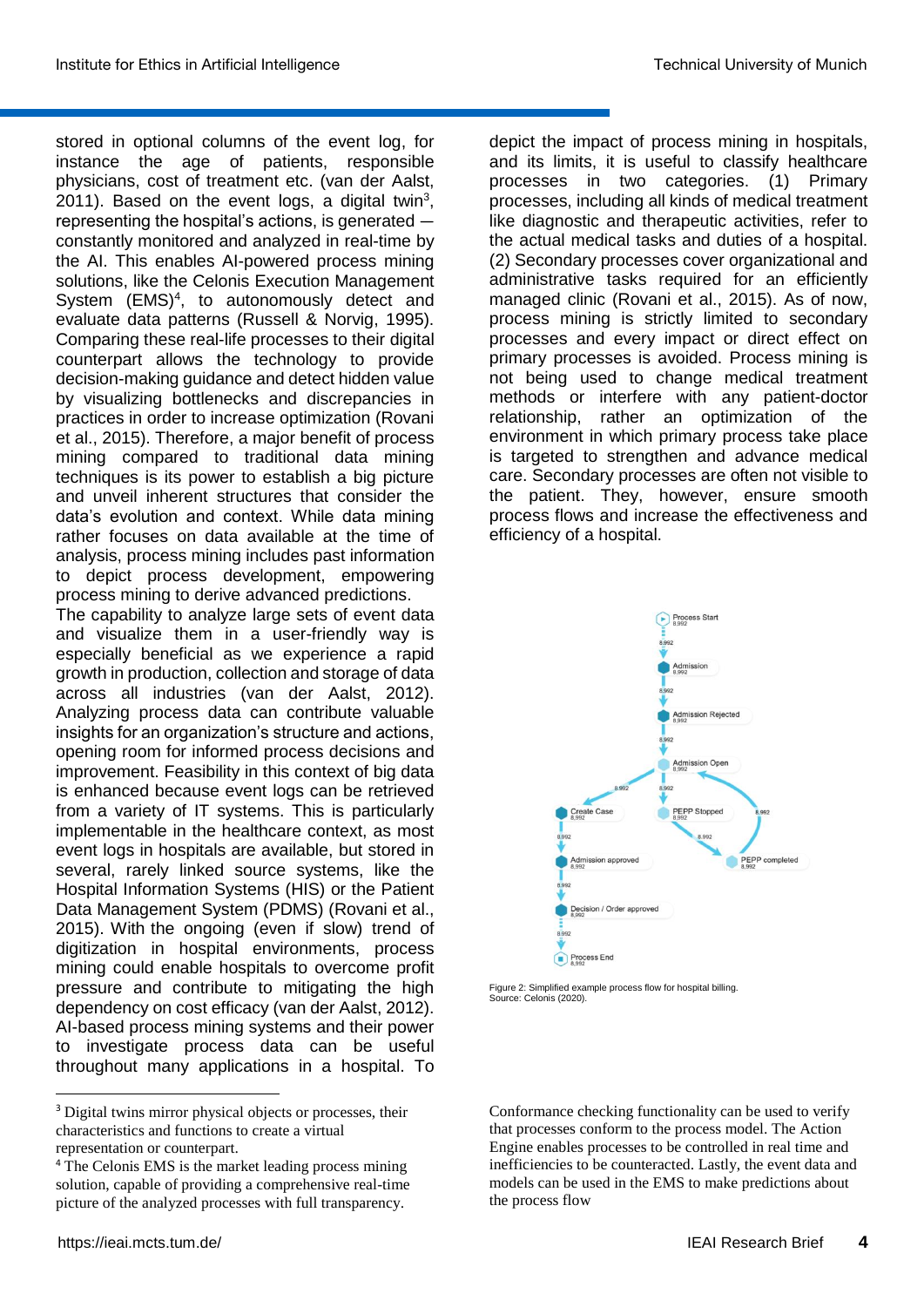# **The example of surgery management**

Potential applications for AI-enabled process mining include purchase planning and organizational or accounting tasks, such as patient admission or patient billing. In general, benefits of process mining include a reduction of manual work, a lower error rate and a more efficient usage of the existing resources. Economically, however, the most important application is in surgery management, as 38% of stationary patients in hospitals underwent surgery in 2019, resulting in 17.2 million surgeries (Statistisches Bundesamt, 2020) and making the surgery the most important revenue source. Thus, we will use this case as an example to display the potentials for AI-enabled process mining in hospital settings.

While a surgery is performed by a doctor, its preparation and aftercare is responsibility of surgery managers. Their tasks include, for instance, confirming that a hospital's capacity of surgery rooms is used as efficient as possible. Common challenges include ensuring that a scheduled surgery starts on time or managing an effortless supply chain of surgical instruments. However, it is usually almost impossible for surgery managers to identify the cause of a delay, as multiple departments need to mutually collaborate. For instance, doctors often blame transportation services for delays and transportation services blame a care unit for not preparing the patient on time. At the same time, the surgery manager might criticize the whole team for a delay in requesting the transportation of the patient at all.

Evaluating the transportation service, for instance, several sub-events are investigated: the initial request of the patient, the order acceptance by the transport service and the delivery until the patient reached the respective surgery room. In this example, required data is extracted from the HIS and a smartphone app used by the transport service. As a result, the surgery manager gains a detailed overview of every single step involved in the process (Johnson, 2020). When evaluating the transportation service, several sub-events are investigated: the initial request of the patient, the order acceptance by the transport service and the delivery until the patient reached the respective surgery room. In this example, required data is extracted from the HIS and a smartphone app used by the transport service. This enables the surgery manager to gain a detailed overview of every single step involved in the process.

A study conducted by Celonis, which used data in a hospital setting, found the following insights about the process: (1) both, doctors and transport service were responsible for delays, (2) a clear pattern in the behavior became visible, unveiling that transports are steady in the morning, unreliable in the afternoon and (3) the transport service is considerably slower on Wednesdays and Fridays due to significantly higher workload per employee on these days. Mitigating actions, such as need-based trainings for affected surgery teams or adjustments in transportation staff according to workload peeks, can be proposed based on these insights. These optimizations can lead to increased efficiency and, thus, cost reductions for the hospital, time savings and reduced workload for clinical staff, as well as transparent knowledge and detailed, illustrated overviews about the efficacy of actions for administrative teams (Koch, 2019).

*Benefits of process mining include a reduction of manual work, a lower error rate and a more efficient usage of the existing resources*

# **Ethical considerations of AI-based process mining in hospitals**

The healthcare sector has always been closely linked to questions of trust, ethics and, since the beginning of the digital era, data protection. In hospitals the impact of technology on the individual and its social legitimacy can only be ensured by a publicly accessible ethical dialog to meet the social standards and avoid threats to society. With the use of AI in hospital processes, and the excelled speeds at which it can use and process data, these questions become even more pertinent.

Process mining in hospitals concerns two main stakeholders, equally affected by the system's decisions and mechanisms: clinic staff and patients. Therefore, an ethical analysis needs to consider mutual interests and a balance of burdens. In an effort to initiate this important discussion, we highlight major ethical issues related to the application of AI in the analysis of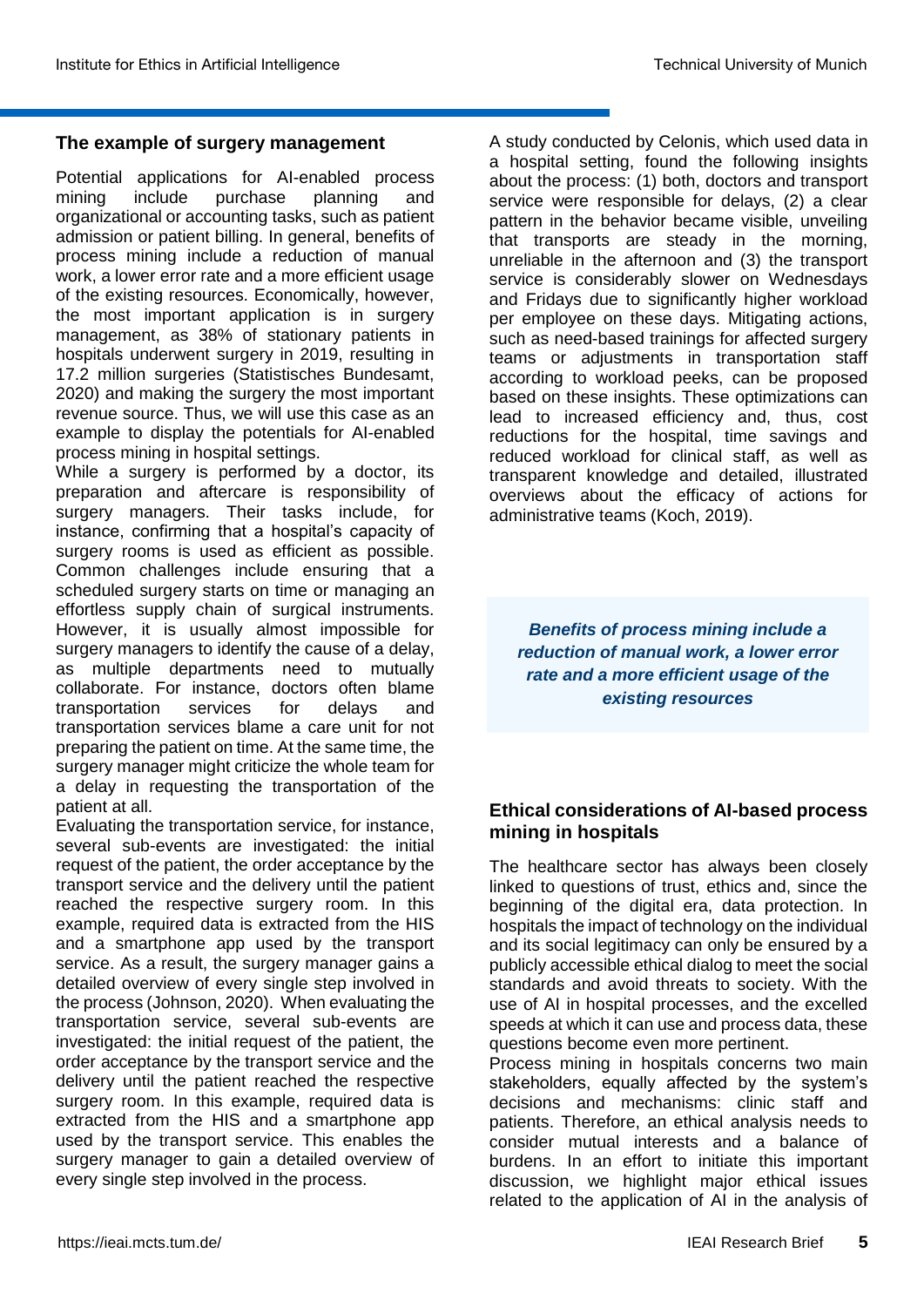process-based healthcare data along the five ethics principles5 for a good AI society developed by Floridi et al (2018).

#### *Beneficence*

The principle of beneficence entails fostering wellbeing, respecting and preserving dignity and at the same time sustaining the planet. AI systems should pursue this principle to promote social good and sustain human comfort, an aim that corresponds to the overall goal of introducing process mining in hospitals. Process mining bears great potential in terms of optimizing the hospitals' secondary processes, like administration, procurement or logistic processes. Gained time consequently leads to cost reductions. Standardized and efficient processes help avoiding mistakes. Improved purchase and allocation of medical devices (e.g., for surgeries) and the ensuring of efficient internal supply, reduce medical drug waste. Besides the resulting impact on economic and environmental issues, freed-up financial resources can further be reinvested for the actual welfare of patients. Simultaneously, process mining can lead to improvements of social concerns related to the hospital staff. With its aim to achieve operational excellence, as shown above in the use case of surgery management, process mining and its increase in process efficiency especially reduces and accelerates administrative tasks. The reduced workload for clinic staff induces multiple benefits, including stress reduction and further opportunities for physical and mental recovery, potentially leading to increased employee motivation (Carayon et al., 2003).

*Process mining bears great potential in terms of optimizing the hospitals secondary processes, like administrative, procurement or logistic processes*

However, profits are not limited to the clinical context, patients can benefit from optimized processes, as well. A reduction of administrative

workload for the clinical staff and the resulting extra time can be reinvested for medical treatment of patients ensuring quality of care. Particularly in the hospital environment, time for individual patient care is constantly scarce (MLP, 2019). More efficient secondary procedures can consequently yield higher standards of medical treatment and increase the quality and reliability of established processes.

#### *Non-Maleficence*

In addition to the ethic imperative to improve lives where possible, there is also an obligation to minimize harm in introducing new AI-based technology. Especially in the discussion about AI for the healthcare sector, where highly sensitive data, like previous or current diseases, or the general health condition of a patient is processed, non-maleficence is strongly tied to privacy protection and data security. As in any other industry, respecting and applying data protection standards following the General Data Protection Regulation (GDPR) is a prerequisite for the ethical conduct and deployment of AI-based systems in hospitals. Yet GDPR is often not precise enough to ensure and guide sufficient protection of all patient data. Besides GDPR, three essential legal frameworks with the goal to provide guidance for data processing in hospitals have been established in Germany: (1) the industry specific data protection laws "Landeskrankenhausgesetze", (2) the social data protection law (SGB §69ff) and (3) the medical confidentiality stated in §203 SGB (Katzenmeier, 2019). Even the latest initiatives, such as the 2020 "Patiendaten-Schutz-Gesetz" and the April 2021 European Commission draft of the "Artificial Intelligence Act," aim to guide the healthcare system into a more digital environment (Bundesgesundheitsministerium, 2020). However, the high amount of individual regulatory frameworks across Germany is precisely the opposite of what should have been achieved with the GDPR, aiming towards one consistent and comprehensive guidance, resulting in a mutual impediment of coexisting legal frameworks for data processing in German hospitals. Thus, hospitals may be left in an ambiguous position when it comes to the use of AI and data protection (Katzenmeier, 2019).

On the one hand questions of use and availability of data is one concern, on the other hand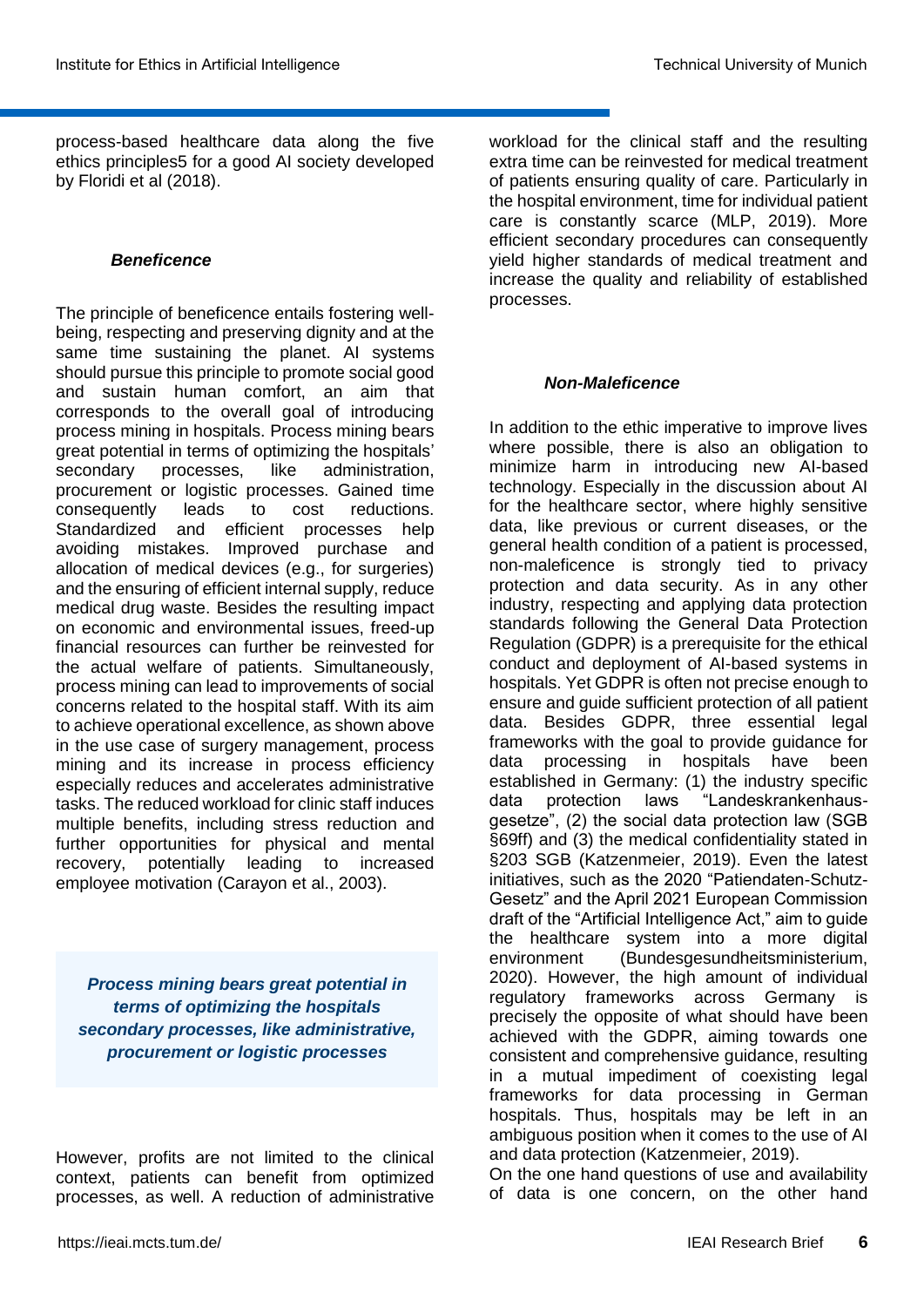prevention of unauthorized access to the obtained and stored data is likewise a critical aspect to ensure patient data protection. As suitable data security principles are undoubtedly required, process mining systems often propose further methods to minimize potential damage. This includes, for example, a pseudonymization of personal data. However, even if reasonable data security measures can be ensured, potential technical difficulties remain related to if and to what extent users can or should be able to reclaim their data. Concerns on the system's feasibility, functioning and usefulness might arise if patients do not consent to the analysis of their data, a question tightly linked to the user's autonomy of choice and data sovereignty.

*Respecting and applying data protection standards following the General Data Protection Regulation (GDPR) is a prerequisite for the ethical conduct and deployment of AI-based systems in hospitals*

A central aspect of non-maleficence of process mining in hospitals is limiting its use to 'secondary processes'. To prevent negative impacts on the medical treatment quality, any acceleration and optimization of 'primary processes', such as the surgery itself and the time needed to perform it properly and securely, should be avoided. Only secondary tasks, referring to patient administration or surgical preparations, that do not have a direct or indirect negative impact on medical care, should be subject to optimization respecting and ensuring patient well-being at all times.

#### *Autonomy*

Respecting the principle of autonomy means giving people the power to make decisions for themselves. Like many AI-systems already in use, AI-based process mining in clinic applications should always consult, but never fully replace a human decision. While such systems could, for example, guide medical staff with the ordering and distribution of medication, the ultimate decision for which medical supplies to stock should still be based on the experience and, thus, the final decision of the employees. While human oversight, on the one hand, should be required, it can simultaneously increase acceptance of such systems, particularly in the context of healthcare and clinics. Given the highly authoritarian structure in which hospitals still operate and the often low willingness of higher-ranked personnel to delegate decision-making tasks, maintaining human autonomy and decision power might support acknowledgement, and hence an uptake, of such systems. Together with limiting the AI-system's influence to rather routine, administrative tasks, process mining bears the potential to increase efficiency and decrease clinicians' workload, while augmenting human workforce and protecting human autonomy to decide how best to spend their time.

Autonomy and freedom of choice needs to likewise be maintained for the patient whose data is processed when applying process mining systems to healthcare institutions. This can especially be challenging since AI-based applications need user data to enable the system's operation and functioning. Therefore, the question remains of how such systems can be designed to respect patient consent to usage of their data as well as enable the procurement of answers to the questions of when, why, how and by whom the patient data has been used. This is an important question especially given the increasing trend of patient empowerment. The latest example of this is the introduction of the Electronic Health Record (EHR), which gives patients the opportunity to see and trace back all related health data, by showing whom it has been used by, therefore enabling a more informed consent (Johnson, 2020). While still not fully developed, the EHR is a step in the right direction to decrease the imbalance of information between patient and clinicians and hand some data sovereignty back to the patient.

#### *Justice*

The principle of justice implies eliminating unfair discrimination, ensuring justice, equity, and solidarity, as well as promoting shared prosperity throughout society. While human decisions and perceptions are often prone to bias, guidance through machine learning applications can to some extent avoid prejudices and discrimination, as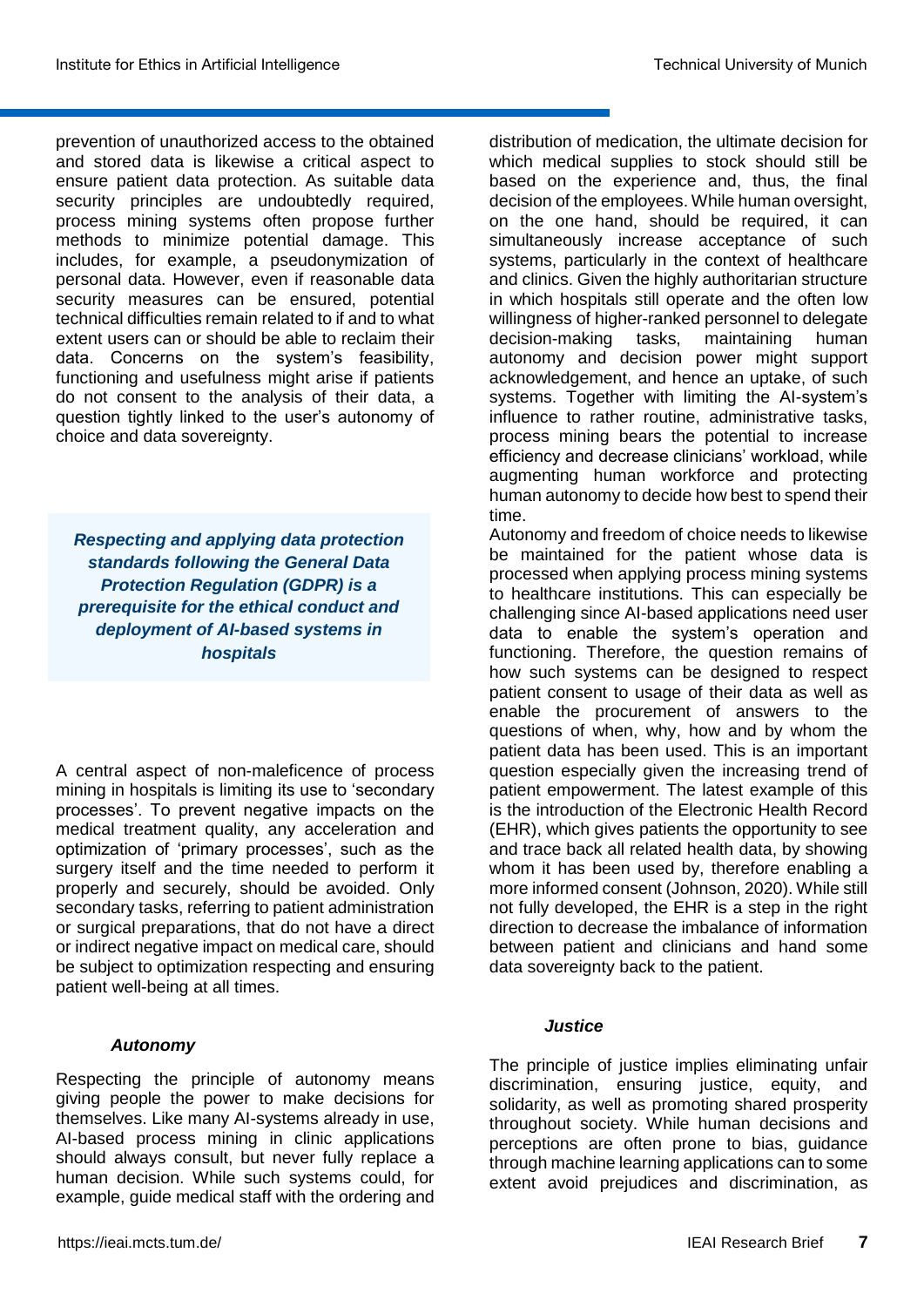decisions are no longer subject to the potential arbitrariness of a single person but made by "neutral machines".

For example, overarching processes, such as patient billings, are optimized via process mining and not linked to a specific patient. Considering the example of patient registration automation illustrates potential fairness disputes in nonautomized structures. In traditional systems, scope of actions is determined by clinic staff. Hence, scheduling and treatment of patients can to some extent be influenced by the administrative staff's feeling toward that patient or their mood that day. Automated AI-based systems have the potential to avoid these unfair decisions by merely basing them on facts instead of emotions. Different treatment during patient admission due to gender, origin, or simply personal feelings are thus largely excluded.

*AI-based process mining in clinic applications should always consult, but never fully replace a human decision*

However, clearly, assurance needs to be guaranteed, that these same biases do not creep in to the data being used to develop the solution. Indirect discrimination through one-sided data collection, poor representation of needs of certain groups or unbalanced data processing without a suitable and reasonable fairness mindset might cause unequal treatments and needs to be prevented.

Another issue is the equity of access to process mining technology. Equipping a hospital with an AIbased process mining system requires a certain degree of pre-existing digitalization. Consequently, there is a risk that understaffed or underfinanced hospitals might have a lack of knowledge and expertise or cannot afford the technology. This will increase an already existent divide in quality of hospital care between certain geographic areas or between private and public clinics. Further, while possibly contributing to health disparities between socio-economic classes within countries or regions (Lago et al., 2018), the health system gap between richer and poorer countries will likewise be affected. Therefore, the need to ensure that benefits and burdens of such systems can be equally distributed arises. There are several first approaches to mitigate these effects, for instance by using cloud-based systems, allowing access to the technology for anyone with internet without the need to deploy expensive servers. While this allows transfer necessary technology and knowhow to less developed countries, fairness concerns potentially hindering the deployment and wide-spread adoption of process-mining systems for hospitals cannot be entirely avoided.

*Concerns could include that it may be ethically questionable if a person can be made responsible for a decision that they confirmed, but never fully understood*

#### *Explicability*

The aim of ensuring explicability is to enable the other ethical principles by increasing intelligibility and accountability through enhanced transparency, as higher degrees of explainability reinforces acceptance and trust in AI systems (Shin, 2021). Especially in highly authoritarian systems with rigid structures, like hospitals, introducing transparent and reproducible AI decisions that users can easily follow and understand will promote the uptake of such systems. Hence, including mechanisms in AIenabled tools that explain how the new technology can support users, provide proof that a decision is made carefully and allow the option to trace back the justifications for a proposed action, it can be beneficial to increase acceptance. This can be helpful, for example, in the use of process mining for medicine ordering in that it could support the clinic staff in their decision, while allowing for adaptions based on their previous experience and domain knowledge.

Furthermore, transparency in AI mechanisms can contribute to solving the issue of responsibility and accountability for these systems. From a legal standpoint, where an AI-enabled tool can only consult or suggest (Intersoft Consulting, 2019), the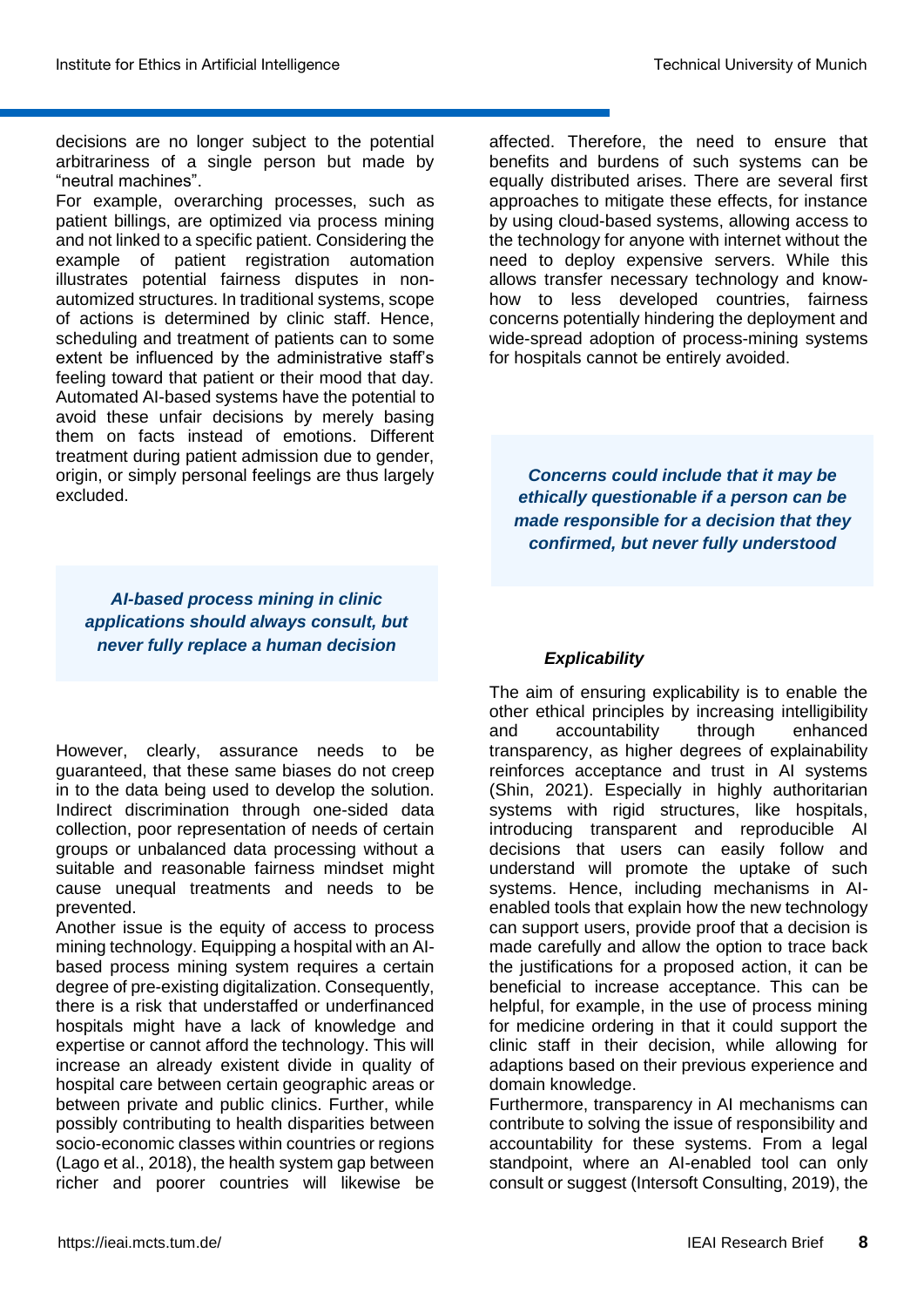system could not be held accountable as a clinic employee would always be needed to confirm a final decision. However, beyond the legal scope, it may be ethically questionable if a person can be made responsible for a decision that they confirmed, but never fully understood. Consider the case that a process mining system proposes to order a certain amount of medicine without providing further explanation. It is morally arguable who is to be held responsible if harm arises from incorrectly ordered and administered medication, if the clinic staff was to purely trust the system. Clarifying this difficulty might be especially important given the area of operation, the healthcare sector and the potentially high level of harm a wrong decision may cause. Increasing the explainability and transparency of AI-enabled process mining can give valuable insights to users and, hence, enhance understanding and comprehensibility to promote more informed decisions.

*Concerns can be raised as to how informational obligations for patients are actually implementable*

For process mining systems in hospitals, explainability also needs to be directed towards the patient. Patients should always have the option to know which personal data is used and how. Some researchers even advance information obligation demands, claiming that all parties involved need to be informed about consequences of AI, for example potential harms related to its usage (Kushnick et al., 2019). However, in the context of process mining, this presents two challenges. First, concerns can be raised as to how informational obligations for patients are actually implementable, since the patient is not the system's actual user and, moreover, does not directly see or interact with the system at all. Second, in dealing with highly sensitive health data, there are heightened privacy concerns that complicate the disclosure process. Therefore, a suitable balance between transparent decisions and de-identifiable, secure data disclosure needs to be assessed to weigh both the hospital staff's need for transparent and traceable process flows, as well as the patient's concerns about security and use of their sensitive data.

# *Final thoughts and conclusions*

AI will have widespread ramifications that revolutionize the practice of medicine, as well as transform the patient experience and clinician's daily routines. More specifically, AI-enabled process mining offers a big chance for hospitals to increase their efficiency and, hence, profitability, while relieving workload of clinic staff. This brief, however, depicts remaining issues and concerns in practical applicability, specifically highlighting the importance of using process mining for administrative, routine tasks, without negatively impacting actual medical treatments and decisions. Priorities must remain patient centered to emphasize and strengthen medical care and the patient's well-being at all times. Still, a suitable balance must be found concerning potential ethical trade-offs and the ability to lower burdens and improve the healthcare system.

*Priorities must remain patient centered to emphasize and strengthen medical care and the patient's well-being at all times*

AI ethics frameworks enable us to judge how the society can profit from the opportunities provided by AI and highlights undesirable consequences that need to be avoided. However, further evidence-based research in this field is needed to handle the manifoldness of this research topic, given that every hospital is unique and respective use cases can differ depending on the context. Despite major challenges regarding infrastructural prerequisites in hospitals (Siess, 1999), AI-based process mining offers a great potential to strengthen and support the healthcare industry and initiate a wide-spread application in hospitals (Siess, 1999